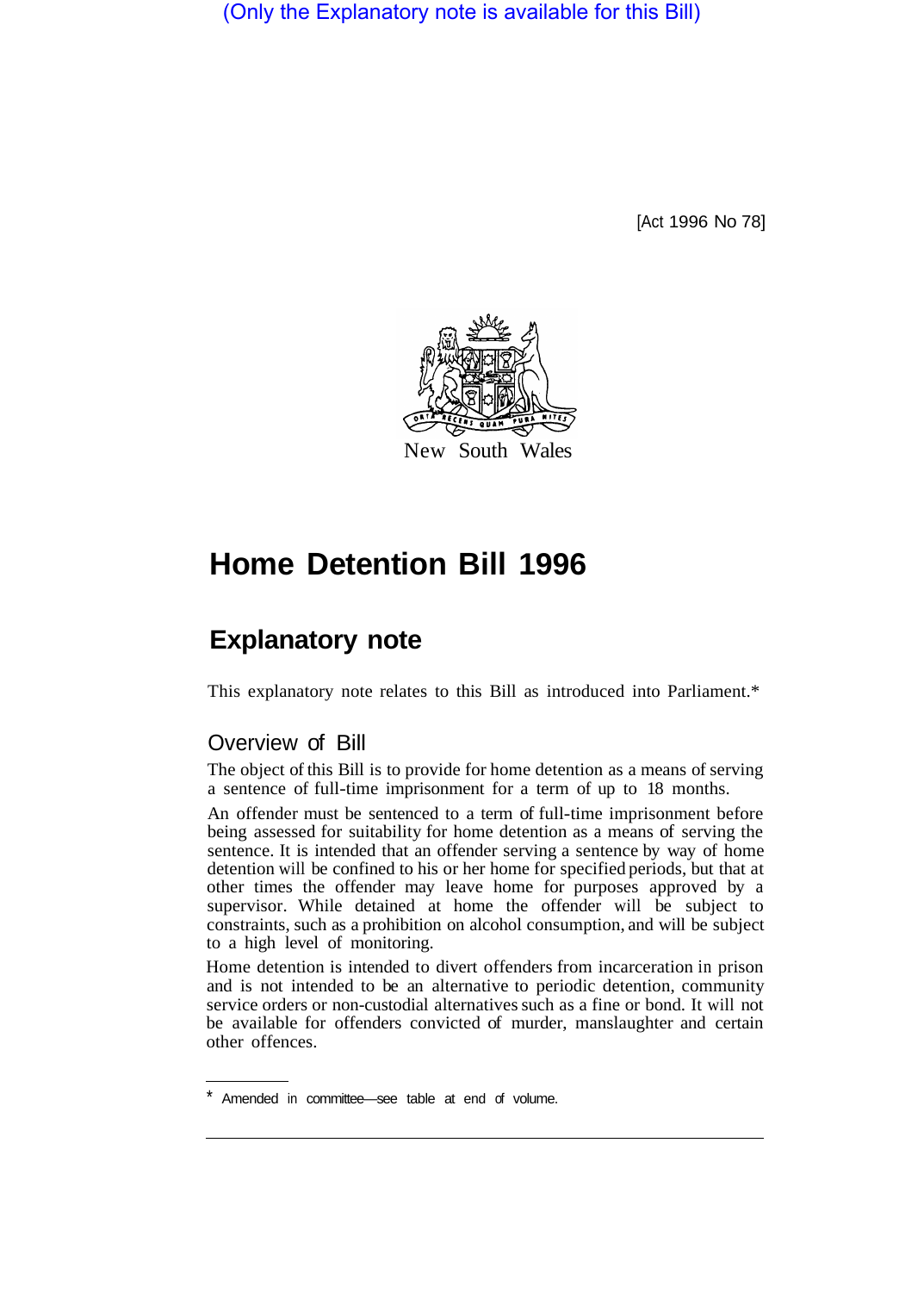Home Detention Bill 1996 [Act 1996 No 78]

Explanatory note

### Outline of provisions

#### **Part 1 Preliminary**

**Clause 1** sets out the name (also called the short title) of the proposed Act.

**Clause 2** provides that the proposed Act will commence on a day or days to be proclaimed.

**Clause 3** defines certain words and expressions used in the proposed Act.

**Clause 4** defines in detail the objects of the proposed Act.

#### **Part 2 Home detention orders**

**Clause 5** describes the prison sentences that can be served by way of home detention.

**Clause 6** provides that home detention is not available as a means of serving a prison sentence for murder, manslaughter, armed robbery and other specified offences.

**Clause 7** provides that home detention is not available to offenders with certain criminal or other histories. Offenders who have at any time been convicted of certain serious offences, or who have within the previous 5 years been convicted of a domestic violence assault or against whom certain apprehended violence orders have been made, are not eligible for home detention.

**Clause 8** specifies other conditions precedent to the making of a home detention order, such as the consent of the offender and of the persons with whom the offender would reside, and prohibits the making of such an order without due assessment of the suitability of the offender for home detention and in certain circumstances.

**Clause 9** allows the court to refer an offender to the Probation and Parole Service for assessment of suitability for home detention.

**Clause 10** sets out the matters to be taken into account on an assessment of an offender's suitability for home detention. Essentially, the assessment must consider the likely effects of home detention on the offender and any persons co-habiting with the offender and whether the offender can be adequately monitored, and whether the order is otherwise workable, in light of the offender's past and present employment, domestic and other circumstances.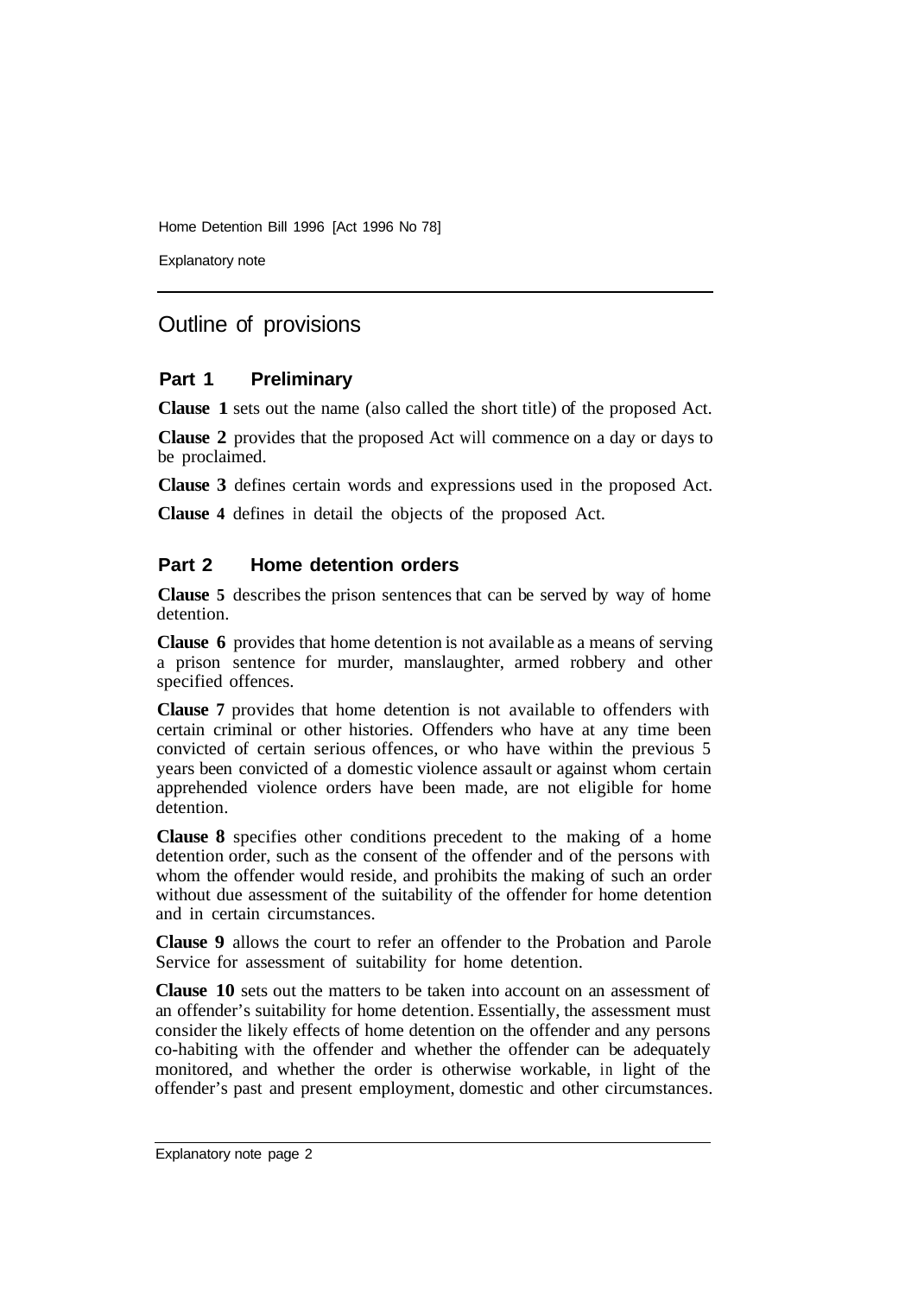Home Detention Bill 1996 [Act 1996 No 78]

Explanatory note

**Clause 11** provides that a home detention order may be made by the court that referred the offender for assessment or by a court of similar jurisdiction. If the court declines to make the order, the sentence of imprisonment stands and must be served in prison.

#### **Part 3 Operation of home detention orders**

**Clause 12** requires an offender to enter into an undertaking as to the offender's obligations under the home detention order.

**Clause 13** describes the conditions governing home detention. They consist of standard conditions prescribed by the regulations together with any additional conditions imposed by the court or by the Parole Board.

**Clause 14** describes what happens when the conditions applicable to home detention are breached. The regulations will provide applicable sanctions, and a home detention order may, on the application of the supervisor, be revoked by the Parole Board for a breach of conditions.

**Clause 15** empowers the Board to summon the offender to appear before it and requires the Board, on available evidence, to determine whether a breach has occurred that warrants revocation of the home detention order. An offender who is at large may be apprehended under a warrant of the Board.

**Clause 16** empowers the Board, if it considers that it is proper to do so in the circumstances of the case, to revoke a home detention order. The offender will be returned to prison to serve a term equivalent to the remainder of the fixed or minimum term of the offender's sentence.

**Clause 17** requires the Board to give notice to the offender concerned of the revocation by the Board of a home detention order applying to the offender.

**Clause 18** requires the Board to review a decision to revoke a home detention order if the offender has given notice that he or she wishes the Board to review the decision.

**Clause 19** allows an appeal to the Court of Criminal Appeal where the offender alleges that the Board's decision was based on misinformation or irrelevant information.

**Clause 20** makes provision for the issue of warrants under the proposed Act.

#### **Part 4 Miscellaneous**

**Clause 21** provides that a home detention order expires when the sentence of imprisonment in respect of which it was made expires or when the offender is released on parole, whichever first occurs. In the normal course of events, home detention will finish with the offender being released on parole at the end of the fixed or minimum term of the sentence.